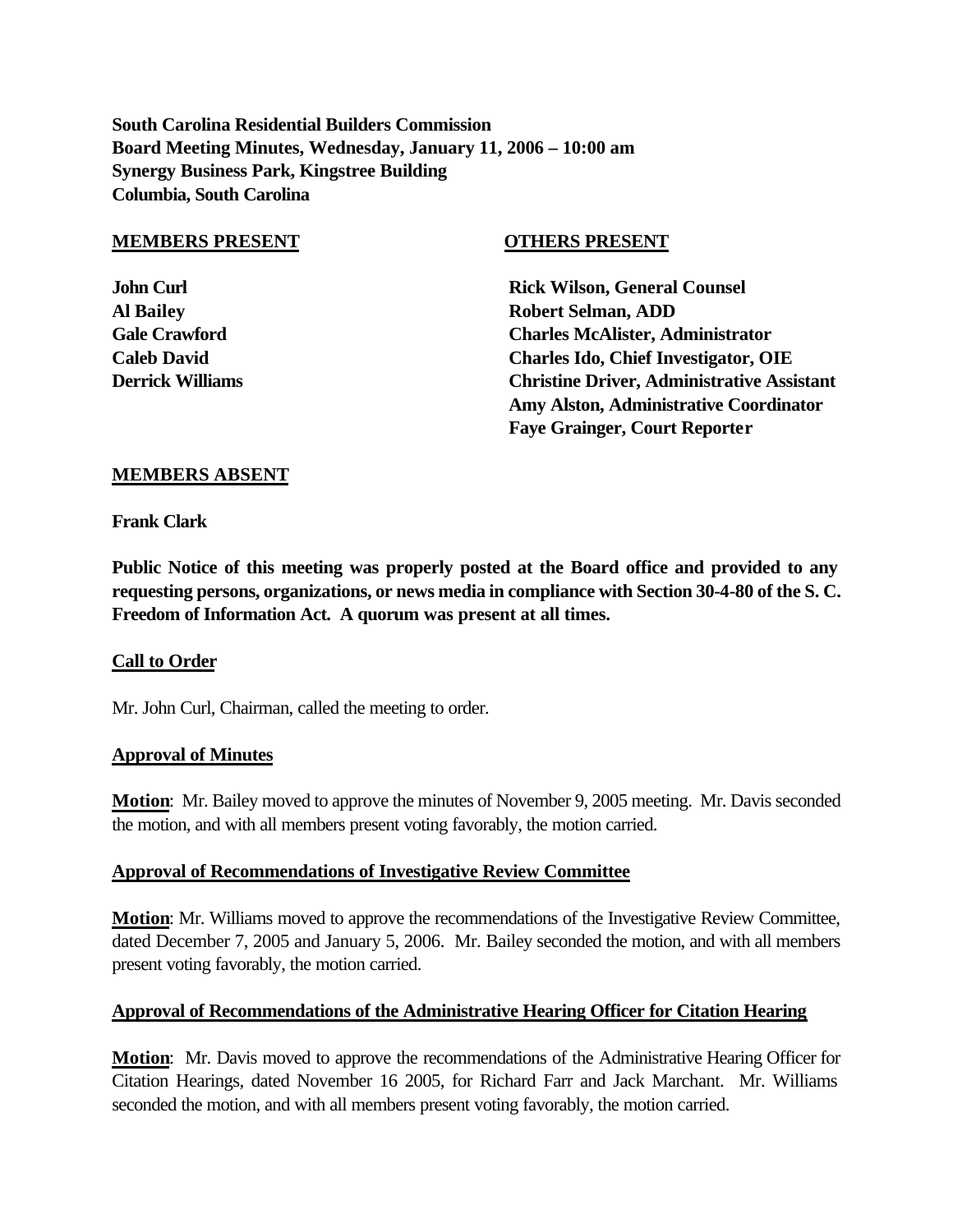# **Approve Recommendation of Administrative Hearing Officer/Bond Hearing**

**Motion**: Mr. Bailey moved to approve the recommendations of the Administrative Hearing Officer for Bond Hearings on Kevin Johnson, Nonnie Adams, and Frank Taylor. Mr. Williams seconded the motion, and with all members present voting favorably, the motion carried.

# **Approve Recommendations of Administrator for Bond Claims**

**Motion**: Mr. Williams moved to approve the recommendations of the Administrator for Bond Claims for Kevin Johnson, Nonnie Adams, and Frank Taylor. Mr. Davis seconded the motion, and with all members present voting favorably, the motion carried.

# **Approve Recommendations for Administrative Hearing Officer for Panel Hearing**

**Motion**: Mr. Bailey moved to approve the recommendations of the Administrative Hearing Officer for Panel Hearings for Joshua Freeman, Gilbert Smoak, and Tommy McCutcheon. Ms. Crawford seconded the motion, and with all members present voting favorably, the motion carried.

## **Appeal of Administrative Hearing Officer Recommendation for a Bond Hearing**

William King v. Gary E. Cumbee - Mr. McAlister informed the Commission that Mr. William King has appealed the decision of the Administrative Hearing Office for a Bond Hearing. Mr. Williams informed Mr. McAlister that he is not the builder of record and that his license was used illegally to obtain a building permit to do the construction at Mr. Cumbee's home. Therefore, Mr. King feels that his bond should not be called on behalf of Mr. Cumbee.

Although the records show that Mr. King was properly notified of this appearance he did not appear at the appointed time. Mr. Orris Howell presented documentation that he and Mr. King were partners at the time the work was performed on Mr. Cumbee's home. Mrs. Cumbee stated that she only dealt with Mr. Howell, however, Mr. King was at her home on numerous occasions.

**Motion:** Mr. Bailey made a motion to approve the recommendation of the Administrative Hearing Officer for the Bond Hearing to authorize payment on Mr. King's bond. Ms. Crawford seconded the motion and with all members voting favorably the motion carried.

## **Request for Reinstatement of License**

Eric Yoder - Mr. McAlister informed the Commission that Mr. Yoder's license was revoked in 2002 and the bond was called on behalf of the homeowner, and he must pay a \$500.00 fine. Mr. Yoder requested that his license be reinstated because he has paid the fine of \$500.00 and repaid the bonding company. Mr. Yoder stated that he was able to obtain a bond at this time in order to have his license reinstated.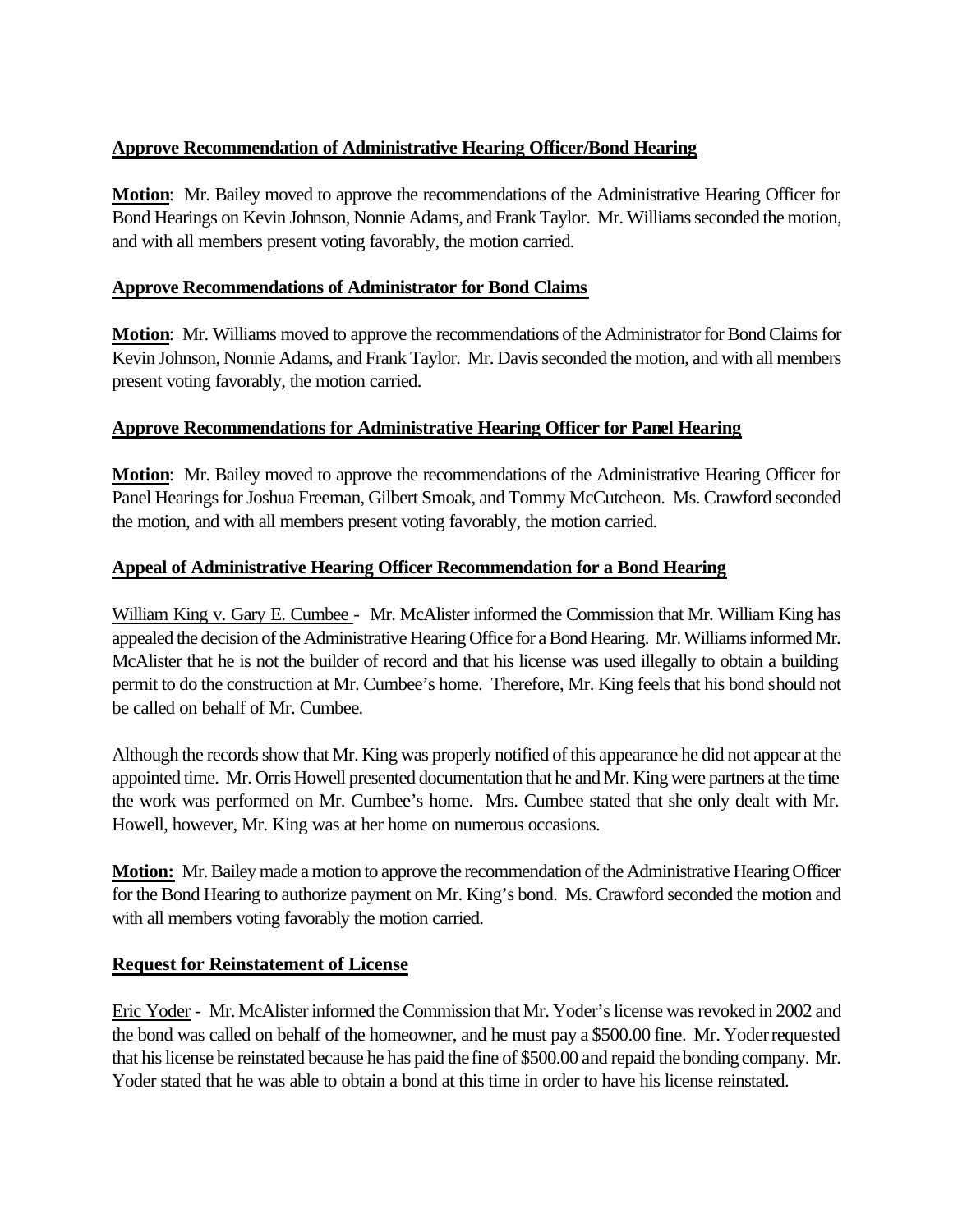**Motion**: Ms. Crawford made a motion to reinstate Mr. Yoder's license provided he retake and successfully pass the licensing examination. Mr. Bailey seconded the motion, and with all members voting favorably, the motion carried.

## **Absence of Member:**

The Chairman reported that Frank Clark was attending the Home Builder Association Conference and asked to be excused from the meeting.

**Motion:** Ms. Crawford moved to excuse Mr. Clark's absence. Mr. Williams seconded the motion, and with all members present voting favorably, the motion carried.

## **New Business**

Mr. McAlister presented to the Commissioners a copy of the Statement of Economic Interest Form, which must be filled out and returned to the Ethics Commission before April 1, 2005.

## **Unfinished Business**

Mr. McAlister informed the Commission that he would have information concerning the two-year license and reduction of fees available at the next Commission meeting.

Mr. Derrick Williams asked if there is any way to increase the bond amount for licensees. Mr. Wilson informed the Commission that according to Section 49-59-70 this could only be done by legislation.

## **Adjournment**

There being no further business, the business meeting for January 11, 2006, concluded at 11:45 a.m.

The next scheduled board meeting will be held on February 8, 2006, at 10:00 a.m. at the Synergy Business Park, Kingstree Building, Room 201-03. (Note: Subject to Change)

## **Hearings**

Mr. Curl called the hearings to order. Mr. Louis Rosen was the hearing advisor. Mr. Kent Lesesne represented the state.

| Builder                 | Homeowner               | Case #   | Order                    |
|-------------------------|-------------------------|----------|--------------------------|
| Johnny R. Strickland    | Nathaniel & Ethel Green | 970162   | <b>Consent Agreement</b> |
| <b>Clinton McKenzie</b> | Archie & Verinda Wright | 2004-557 | Revoked/\$5,000. Fine    |